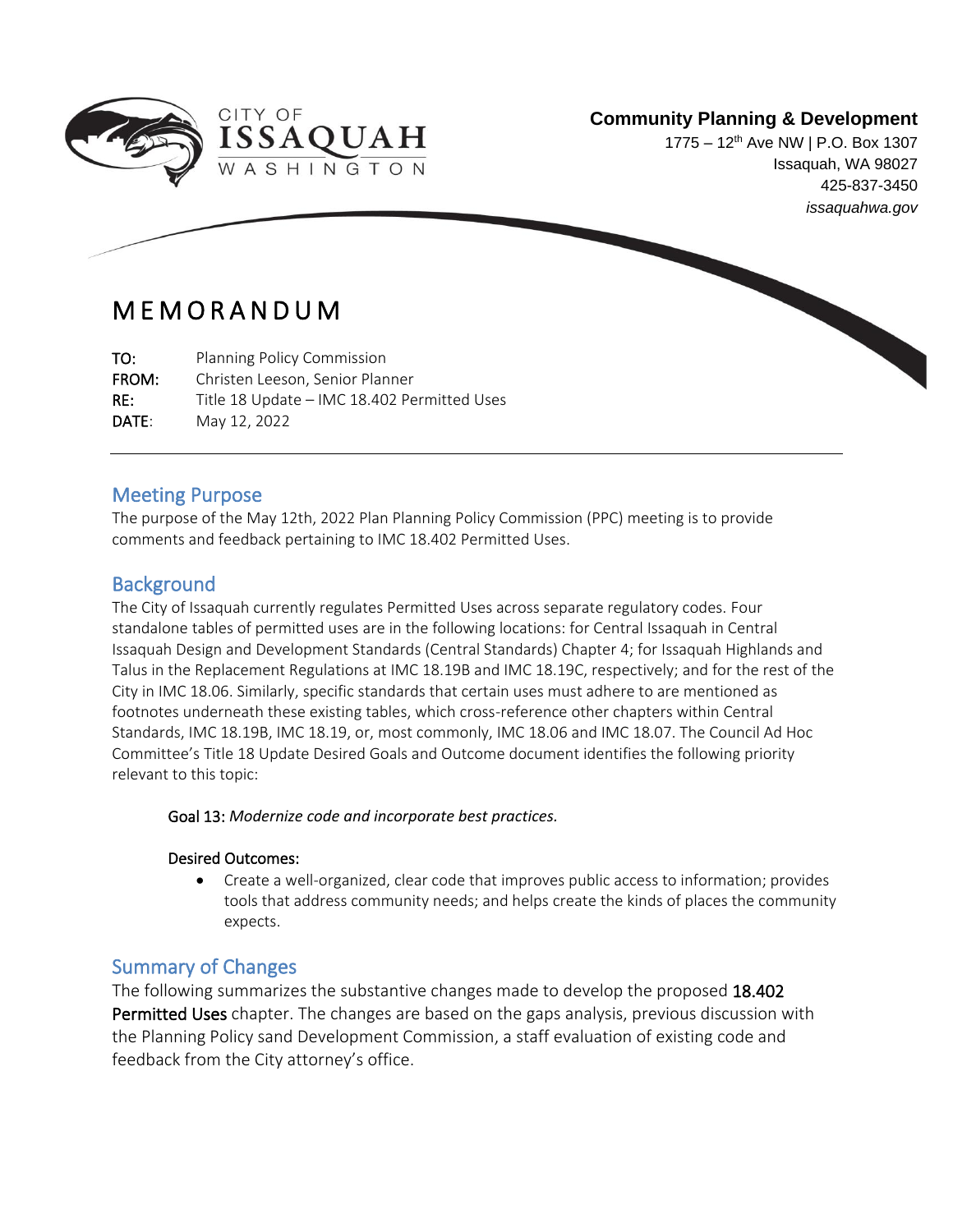|    | <b>CHANGE</b>                                                                    | <b>REASON</b>                                                                                  |  |
|----|----------------------------------------------------------------------------------|------------------------------------------------------------------------------------------------|--|
| 1. | Consolidated permitted use tables for                                            | The update is to pull four documents into one                                                  |  |
|    | approximately 250 land uses regulated across                                     | chapter to make it easier for all users to                                                     |  |
|    | Issaquah's 32 zones into two tables: One for                                     | understand.                                                                                    |  |
|    | residential, commercial and mixed use zones,                                     |                                                                                                |  |
|    | the other for Community Facilities.                                              |                                                                                                |  |
| 2. | Where appropriate, similar uses are                                              | This change implements consolidation and<br>simplification of the code. With constantly        |  |
|    | consolidated into broader use categories<br>to reduce the number of rows in each | changing/new retail and services, it makes it                                                  |  |
|    | table. For example, personal service                                             | easier for staff to determine a permitted use.                                                 |  |
|    | establishments, clothing stores, shoe                                            |                                                                                                |  |
|    | cobblers, and other retail categories that                                       |                                                                                                |  |
|    |                                                                                  |                                                                                                |  |
|    | previously shared identical use<br>permissions are now consolidated under        |                                                                                                |  |
|    | "Retail/Service, General." Staff will rely on                                    |                                                                                                |  |
|    | the definition(s) of retail/service to                                           |                                                                                                |  |
|    | determine appropriate uses.                                                      |                                                                                                |  |
| 3. | Prohibited and were unclassified use rows                                        | The change was made to shorten and simplify                                                    |  |
|    | removed from individual lines under each                                         | the table.                                                                                     |  |
|    | category and moved to Section                                                    |                                                                                                |  |
|    | 18.402.020.                                                                      |                                                                                                |  |
| 4. | Permitted Uses currently include a number                                        | This change was made for clarity and                                                           |  |
|    | corresponding to the Level of Review. This                                       | improvement to City process. The city currently                                                |  |
|    | number has been removed and simplified                                           | has two systems of Levels of Review. IMC 18.06                                                 |  |
|    | with a "P" to indicate where a use is                                            | uses numbers in for permitted uses because it                                                  |  |
|    | permitted in any capacity. Levels of Review                                      | contains primarily single use zones (SF, MF, PO,                                               |  |
|    | will be addressed in a new threshold table for                                   | ). The Central Standards contain mixed use                                                     |  |
|    | Levels of Review in the forthcoming draft for                                    | zones and relies on building/site size or project                                              |  |
|    | IMC 18.200 Procedures.                                                           | location to determine procedures. In trying to                                                 |  |
|    |                                                                                  | create a consistent method across the city, we<br>want uses to either be permitted or not, and |  |
|    |                                                                                  | procedures to be clear and simple. Therefore, the                                              |  |
|    |                                                                                  | two will be separated.                                                                         |  |
| 5. | Use specific standards, which previously                                         | Change part of code consolidation and                                                          |  |
|    | existed as footnotes, have been relocated                                        | simplification.                                                                                |  |
|    | to 18.500 Land Use Standards and are                                             |                                                                                                |  |
|    | now cross referenced in the rightmost                                            |                                                                                                |  |
|    | column called "Reference/Notes" in each                                          |                                                                                                |  |
|    | permitted use table.                                                             |                                                                                                |  |
| 6. | "Live/work" and "Dwellings, Single Family:                                       | Brought in to ensure these existing uses were not                                              |  |
|    | Attached on individually owned lot" were                                         | made non-conforming.                                                                           |  |
|    | added from the Talus and Issaquah                                                |                                                                                                |  |
|    | Highlands Replacement Regulations.                                               |                                                                                                |  |
| 7. | The "Accessory Uses" category was                                                | This simplifies and clarifies the table. These                                                 |  |
|    | removed.                                                                         | accessory uses are still allowed in the same                                                   |  |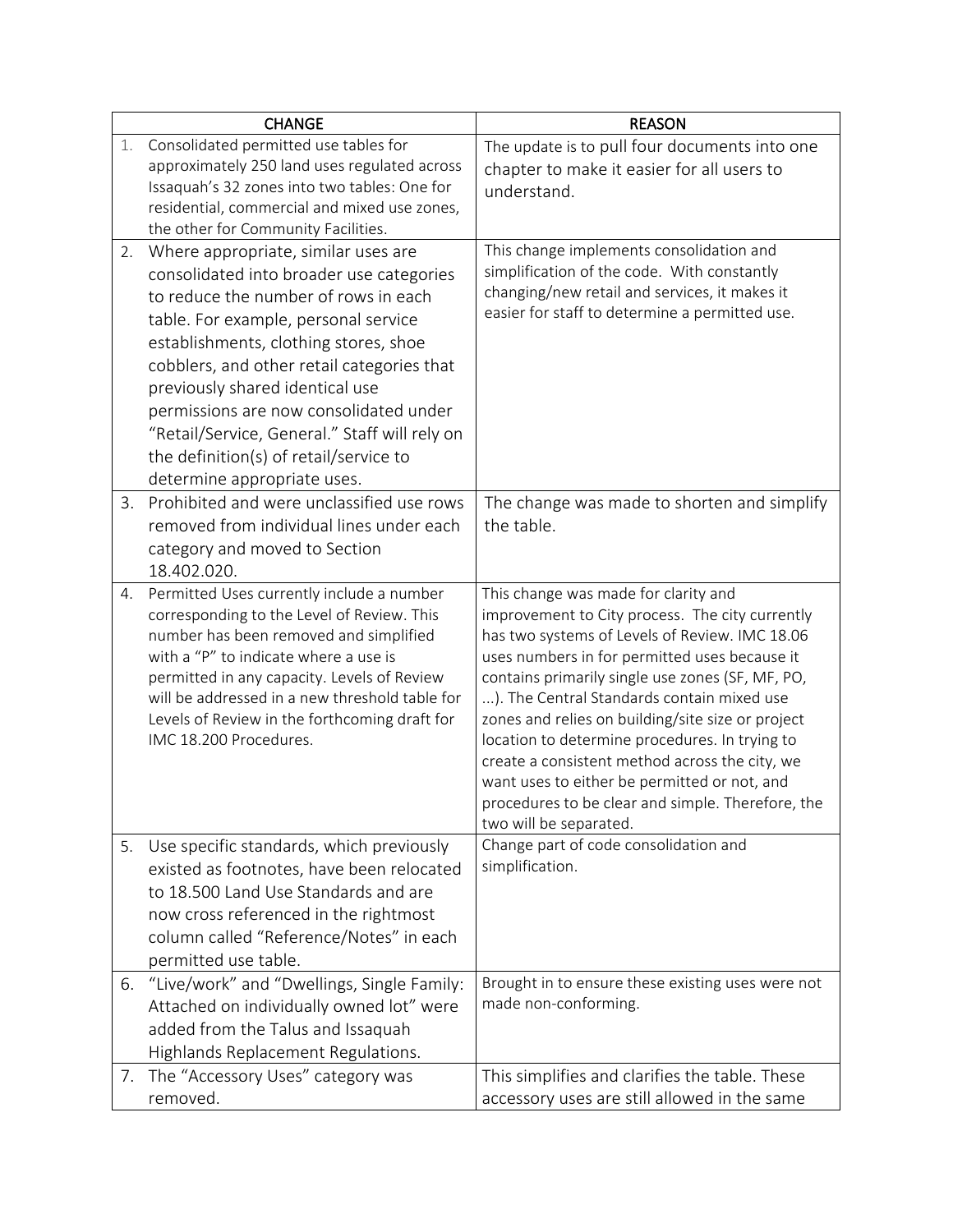|                                    | zones as currently allowed but accessory     |
|------------------------------------|----------------------------------------------|
|                                    | concerns such as parking are addressed in    |
|                                    | other chapters.                              |
| Moved existing footnotes either to | Most of the footnotes referenced the design  |
| Reference/Notes, Zones, Land Use   | or specific standards related to the uses.   |
| Standards, or Overlays, whichever  | Moving these out of footnotes simplifies the |
| applicable.                        | table, and the code, for all users. The      |
|                                    | Reference/Notes will be fine-tuned prior to  |
|                                    | the final public hearing.                    |

## Previous Meetings

• October 28, 2021 – Joint Meeting Planning Policy Commission with Development Commission: Zoning and Uses, [\(agenda](https://issaquah.civicweb.net/document/146907?printPdf=true) / [video](https://youtu.be/fWy0JlRvJXc) / [minutes\)](https://issaquah.civicweb.net/document/148581)

# **Timeline**

- May  $12^{th}$ , 2022 Public Hearing: IMC 18.300 Subdivisions, IMC 18.400 Zones, IMC 18.402 Permitted Uses, IMC 18.404 Form and Intensity, and IMC 18.500 Land Use Standards.
- May  $26^{th}$ , 2022 Deliberation: Title  $18 -$  IMC 18.400 IMC 18.300 Subdivisions, IMC 18.400 Zones, IMC 18.402 Permitted Uses, IMC 18.404 Form and Intensity, and IMC 18.500 Land Use Standards
- September 2022 Public Hearings: Consolidated Draft Title 18 Update

### Attachments

A. Summary of Public Comments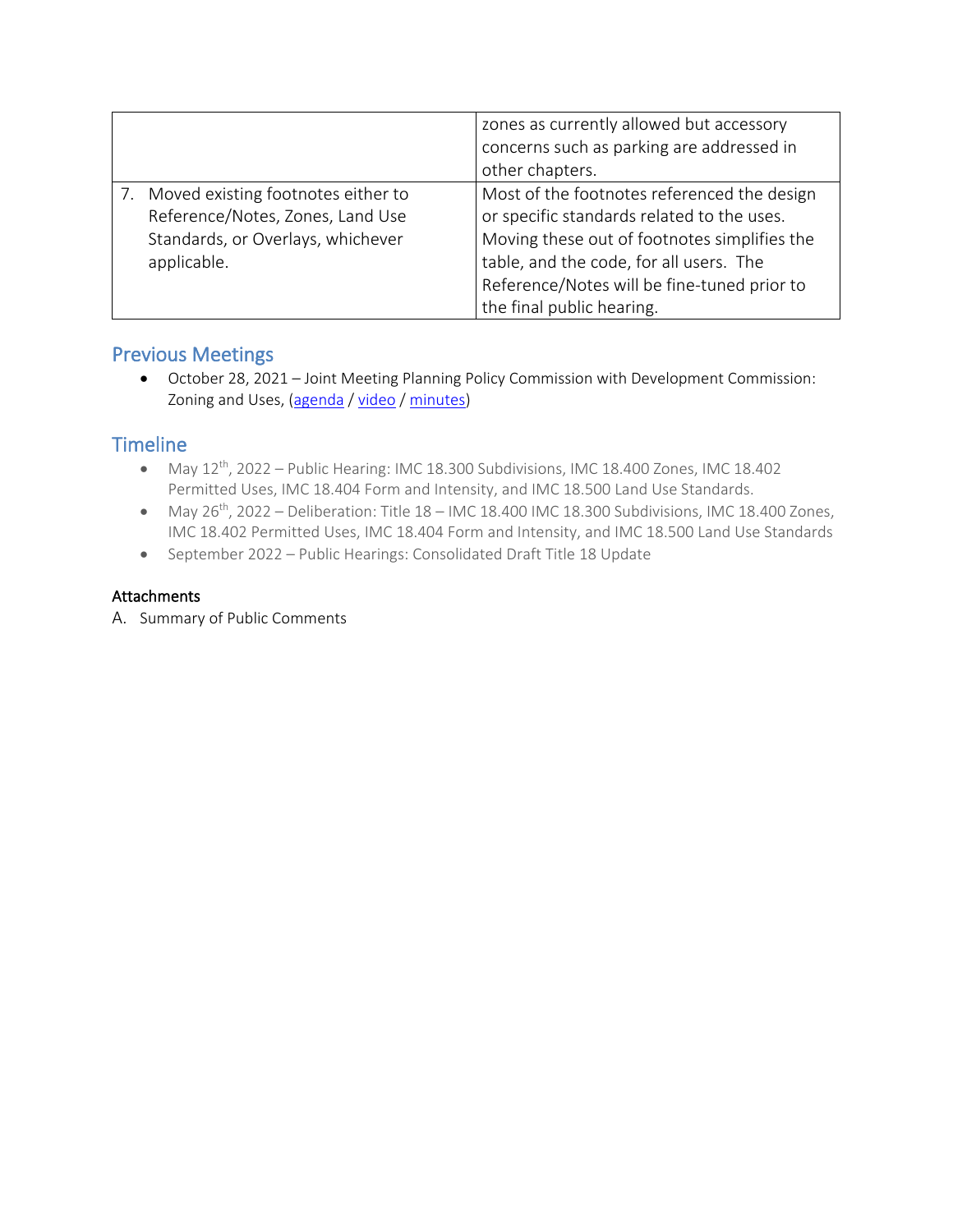# Attachment A Summary of Public Comments

|            | Commentor      |                         |                                                                                                                                                                                                                                                                                                                                                                                                                                                                                                                                                                                                                                                                                                                                                                              |                                                                                                                                                                                                                                                                                                                                                                                                                                                                      |
|------------|----------------|-------------------------|------------------------------------------------------------------------------------------------------------------------------------------------------------------------------------------------------------------------------------------------------------------------------------------------------------------------------------------------------------------------------------------------------------------------------------------------------------------------------------------------------------------------------------------------------------------------------------------------------------------------------------------------------------------------------------------------------------------------------------------------------------------------------|----------------------------------------------------------------------------------------------------------------------------------------------------------------------------------------------------------------------------------------------------------------------------------------------------------------------------------------------------------------------------------------------------------------------------------------------------------------------|
| Date       | Name           | <b>Topic</b>            | Comment                                                                                                                                                                                                                                                                                                                                                                                                                                                                                                                                                                                                                                                                                                                                                                      | <b>Response Notes</b>                                                                                                                                                                                                                                                                                                                                                                                                                                                |
| 7/22/2021  | Steve Bolliger | Zoning & Permitted Uses | Please be bolder when integrating Issaquah's<br>commitment to sustainability and climate change in the<br>update. UC Berkeley research shows infill development<br>as the top strategy in reducing carbon emissions (see<br>PDF Database). We need to stop sprawl immediately and<br>look to infill strategies to continue accommodating<br>growth in a sustainable way. Open up as many<br>compatible uses as we can in our zoning designations<br>and densify our existing neighborhoods that are nearby<br>transit. A hybrid type zoning model that incorporates<br>form-based and traditional elements to increase mixed-<br>uses, green spaces, affordable housing and<br>transportation options while still supporting the look and<br>character of our neighborhoods. | No changes to zones and allowed densities<br>were incorporated into this update. Rather,<br>this update consolidates different zoning<br>regulations, currently spread throughout<br>different codes and chapters, into one place.<br>A broader discussion about hybrid zoning and<br>disbursed commercial would be appropriate<br>during the Comprehensive Plan update, and<br>any changes in city policy could be reflected<br>through later code changes/updates. |
| 7/26/2021  | Kristi Tripple | Zoning & Permitted Uses | 18.06.120 (Intro) Suggest redefining purpose to<br>strengthen. 18.06.130 (LU Table, Level 3 Review) Front,<br>Sunset, NW Maple abutting I90 & SR900. Not sure this is<br>still issue w/CIP standards in place. (Footnote for temp<br>uses) Suggest language to more readily allow ease of use<br>for pop ups/temporary uses. (Drive Thrus) Only<br>community facilities? Internal urban village/core (we've<br>seen in COVID time, drivethrus were helpful to serving<br>community). 18.06.140 (EV) Concern about transformer<br>size/utility placement based on new req.                                                                                                                                                                                                    | The section and intent for the UV Zones was<br>updated as part of the 18.400, Establishment<br>of Zones. Thresholds of review are being<br>updated as part of the 18.200, Procedures<br>Update. Temporary Use standards will be<br>addressed in a future draft this summer.                                                                                                                                                                                          |
| 10/29/2021 | Jenni Bingham  | Zoning & Permitted Uses | Do not up zone single-family neighborhoods. The historic<br>Issaquah valley floor is disappearing with tall buildings<br>and traffic from I-90.                                                                                                                                                                                                                                                                                                                                                                                                                                                                                                                                                                                                                              | No changes to permitted uses or increases in<br>allowable density were made to any of<br>Issaquah's single-family zones.                                                                                                                                                                                                                                                                                                                                             |
| 11/3/2021  | Saksham Bhatla | Zoning & Permitted Uses | Increasing density is essential for allowing a more<br>diverse and denser neighborhood. However, it must be<br>done in a planned manner with more public transit,<br>enough green spaces, roads and other infrastructure to<br>be able to support that.                                                                                                                                                                                                                                                                                                                                                                                                                                                                                                                      | No changes to zones and allowed densities<br>were incorporated into this update. However<br>a broader discussion about substantial zoning<br>changes that increase residential density<br>would be appropriate during the<br>Comprehensive Plan update, and any changes<br>in city policy could be reflected through later<br>code changes/updates.                                                                                                                  |